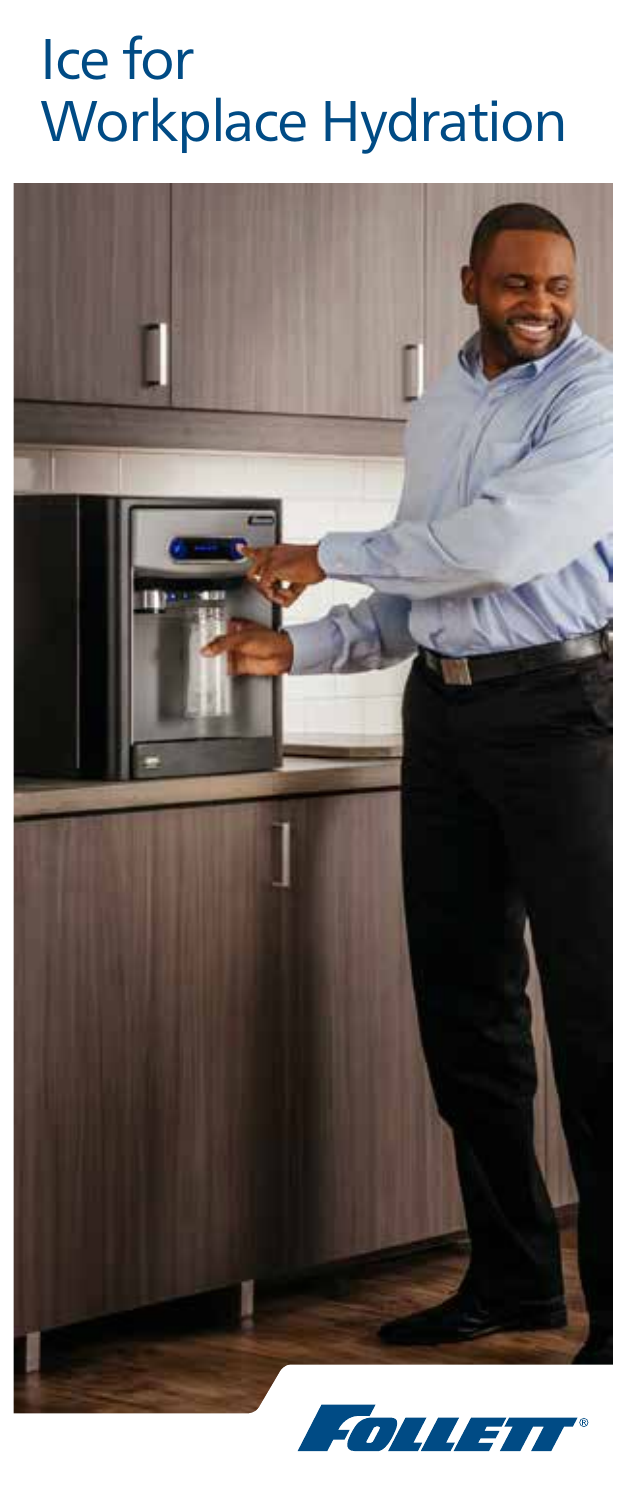





**Choose Follett 7 and 15 Series to support employee satisfaction and workplace hydration**

**Compact –** only 14.62" (37.1 cm) wide to conserve counter space; 7 Series countertop model is only 17.62" (44.8 cm) tall to fit under wall mounted cabinets

**Drainless –** no drain is required; place it anywhere there are water and electric utilities

**Sanitary –** capacitive touch dispense eliminates direct contact with ice

**Efficient –** energy and water consumption is less than similar sized cube type ice makers

**Attractive –** stylish design complements any work space

**Antimicrobial –** Agion® antimicrobial treatment1 of critical components inhibits bacteria and biofilm growth on the treated surface

**Refreshing –** consumerpreferred Chewblet® ice and optional water filtration provide high quality refreshment